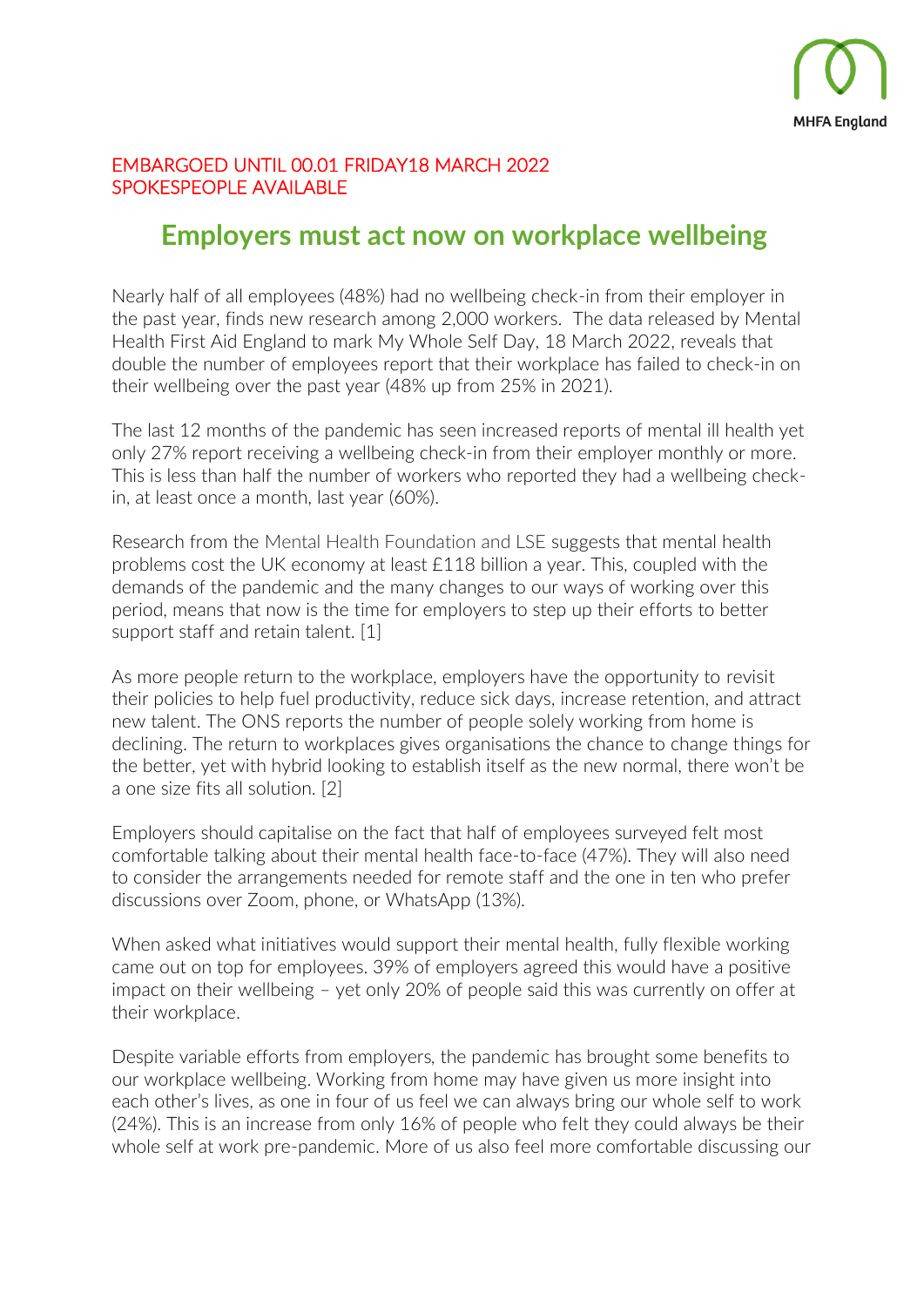

workplace mental health, with a third of people (32%) saying they are more comfortable doing so since the pandemic.

Employers need to make the most of these pandemic silver linings and step up their approach. The highest performing workplaces are supportive and inclusive. By putting diversity and inclusion at the centre of mental health and wellbeing, employers can create a culture where people can bring their whole self to work. Doing so, helps people to feel more engaged, to think more boldly, find common ground, and work more effectively together. Regular wellbeing check-ins, ensuring managers have the training and resources they need to support their teams and having trained Mental Health First Aiders in the workplace can help achieve this.

As part of the My Whole Self campaign, Mental Health First Aid England has developed a suite of [free resources](https://mhfaengland.org/my-whole-self/) to help empower organisations of all sizes to support their staff with regular wellbeing check-ins.

#### Simon Blake, Chief Executive of Mental Health First Aid (MHFA) England said:

"*Employers have really stepped up their understanding of supporting mental health during the pandemic. This is great news and reflected in a range of exciting initiatives and approaches. These must be based on strong foundations of care, sustained over time. Our survey showed that 48% of employees were not receiving regular wellbeing check-ins. This percentage is up, with only 25% of people reporting this a year ago.*

If we get the basics right, we can build workplaces where wellbeing and productivity fuel *each other. That is why we are encouraging all employers to adopt wellbeing check-ins, as part of a comprehensive strategy. Our free My Whole Self resources offer practical advice to deliver these wellbeing check-ins and wider guidance on improving workplace culture".*

#### ENDS

NOTES TO EDITORS For interviews or comment, or more information, please contact: [media@mhfaengland.org,](mailto:media@mhfaengland.org) 0203 928 0760

#### About the research

- One Poll undertook the research for MHFA England during February 2022 with a nationally representative sample of 2,000 Employed UK Adults
- The year-on-year comparison statistics have been compared against YouGov data also commissioned by MHFA England in February 2021 with a nationally representative sample of 2,000 Employed UK Adults (not on furlough)
- [1] [https://www.lse.ac.uk/News/Latest-news-from-LSE/2022/c-Mar-](https://www.lse.ac.uk/News/Latest-news-from-LSE/2022/c-Mar-22/Mental-health-problems-cost-UK-economy-at-least-118-billion-a-year-new-research#:~:text=Mental%20health%20problems%20cost%20the,cent%20of%20the%20UK)[22/Mental-health-problems-cost-UK-economy-at-least-118-billion-a-year-new-](https://www.lse.ac.uk/News/Latest-news-from-LSE/2022/c-Mar-22/Mental-health-problems-cost-UK-economy-at-least-118-billion-a-year-new-research#:~:text=Mental%20health%20problems%20cost%20the,cent%20of%20the%20UK)